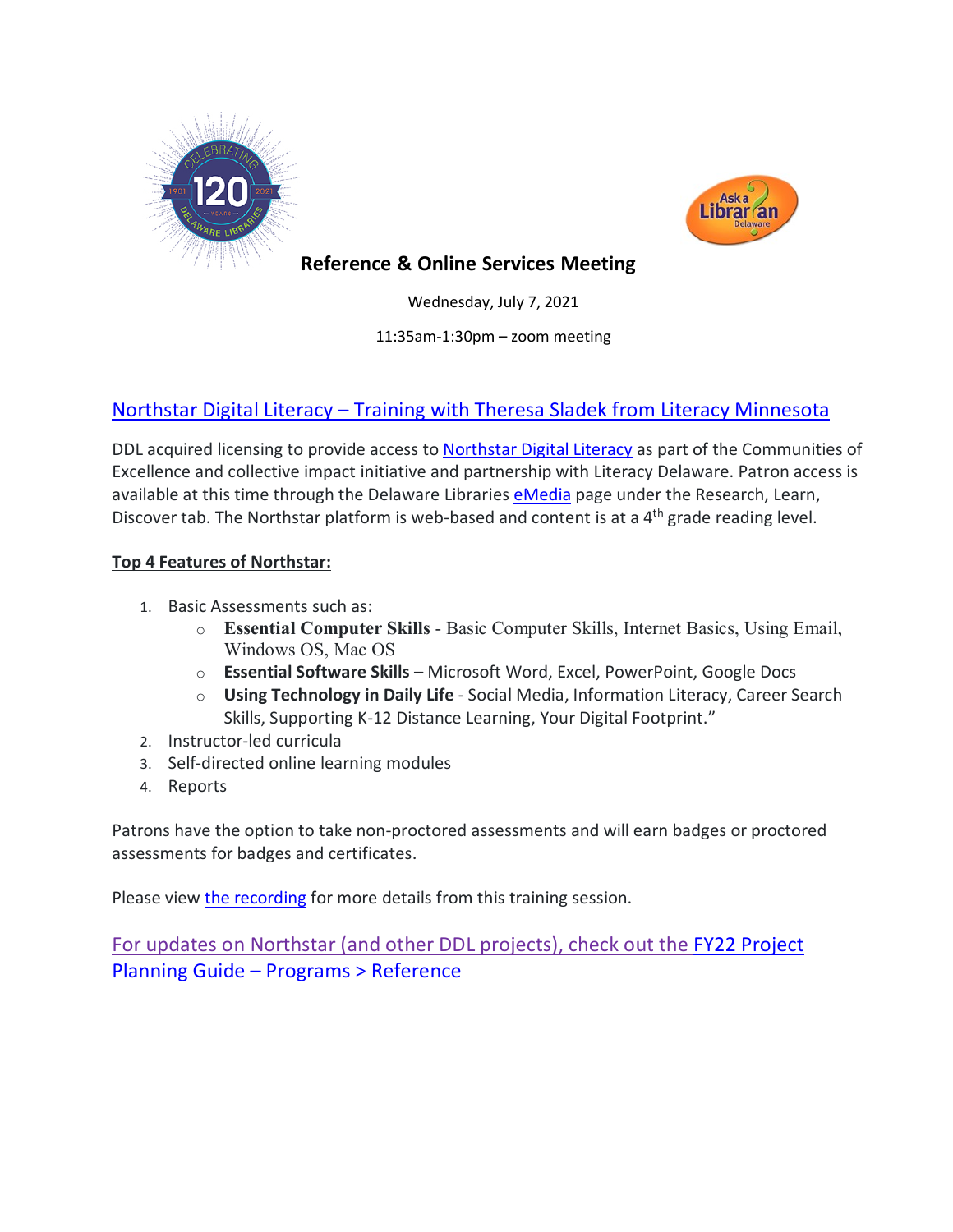# **Ask a Librarian Delaware Stats & Such**

- [Monthly statistics](https://aalstaff.lib.de.us/home/reports/fy21-monthly-reports/) **June 2021 – 276** tickets (568 same time last year!!!/224 from 2019).
	- o Dedicated AaLDE phone line/voicemail messages **16**
	- o Text messages **51**
- $\div$  FY21 total tickets received 4,588!
- **\*** Reports are all uploaded on the [Ask a Librarian Delaware Staff Support Site](https://aalstaff.lib.de.us/home/reports/fy21-monthly-reports/)
- ♦ [Quality of Services](https://ask.springshare.com/libanswers/faq/2830) This is the patron feedback feature which sends an email survey to a random selection of 50% of the closed tickets. We've continued to receive nearly 100% excellent ratings from the patrons who have participated! Thank you for your exceptional customer service, as always!
- Reference Tracker forms for FY22 are uploaded to the [Ask a Librarian Delaware Staff Support](https://aalstaff.lib.de.us/resources/reference-tracker-forms/)  [Site,](https://aalstaff.lib.de.us/resources/reference-tracker-forms/) the [DLC Consortium Site,](https://consortium.lib.de.us/) and this [LibGuide](https://guides.lib.de.us/c.php?g=386101&p=2619930) under Resources.
- $\dots$  [Online Reference Tracker Form](https://de.countingopinions.com/s/feedback/index.php?survey_id=598&loc_id=en_CA) Please follow local procedure to capture statistics by logging all your Reference phone calls, desk interactions, emails from patrons outside of AaLDE (e.g., on a printed out tally sheet that the numbers are later entered into the online Reference Tracker) Please enter by the 5<sup>th</sup> of each month.
	- $\circ$  Forms are located on the [Ask a Librarian Staff Support Site](https://aalstaff.lib.de.us/resources/) under the Resources tab and on the [DLC Consortium Site.](https://consortium.lib.de.us/)

### **Reference by Mail Service for Correctional Facilities pilot program**

The team has been working on fine-tuning the program and will create a "toolkit" using NYPL's example to describe what it is and outline the process. We're going to use DDL's address as a central location to receive correspondence from incarcerated individuals and will scan the letters into a special internal-use-only queue in the Ask a Librarian Delaware platform. The DDL Design Team is assisting with a rack card and other information to distribute to the correctional facilities.

If you are interested in more information or joining this team, please email correctionalservices@listserv.lib.de.us.

# **DLC Team Updates**

- **Fine free check outs have been extended through August 31, 2021. Please fine free check-IN wizard in Workflows.**
- [Google spreadsheet](https://docs.google.com/spreadsheets/d/1LU1wJdCTHeCELlt4vygc-mjwQQNm1__Su4hihXtu8v8/edit#gid=461441173) for library information (hours and services)
- Library hours and services please send any updates t[o helpdesk@lib.de.us](mailto:helpdesk@lib.de.us)
- [CloudSource Open Access](https://dlc.lib.de.us/client/en_US/CSOA/) Please note: **[Link](https://dlc.lib.de.us/client/en_US/CSOA/) is for staff use only at this time**. Please review when time permits.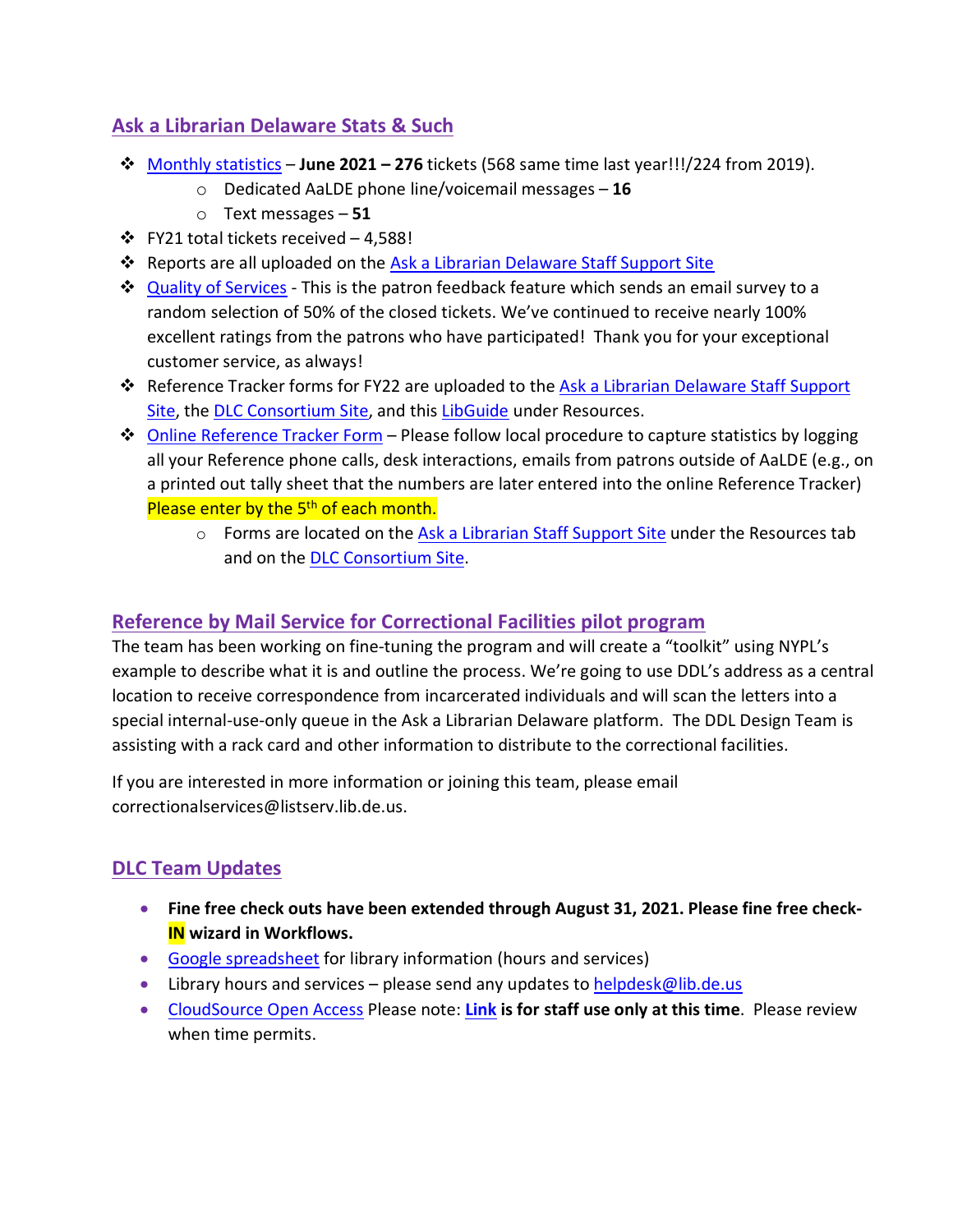\*Next meeting – Wednesday, August 4th, 11:30-1:30pm will include Session II of Northstar Digital Literacy training: How to Get Started

Please register through LibCal to receive the meeting link and reminder email: [Reference/Online Services Meeting -](https://delawarelibraries.libcal.com/event/7964290) LibCal - Delaware Libraries

\_\_\_\_\_\_\_\_\_\_\_\_\_\_\_\_\_\_\_\_\_\_\_\_\_\_\_\_\_\_\_\_\_\_\_\_\_\_\_\_\_\_\_\_\_\_\_\_\_\_\_\_\_\_\_\_\_\_\_\_\_\_\_\_\_\_\_\_\_\_\_\_\_\_\_\_\_\_\_\_\_

\_\_\_\_\_\_\_\_\_\_\_\_\_\_\_\_\_\_\_\_\_\_\_\_\_\_\_\_\_\_\_\_\_\_\_\_\_\_\_\_\_\_\_\_\_\_\_\_\_\_\_\_\_\_\_\_\_\_\_\_\_\_\_\_\_\_\_\_\_\_\_\_\_\_\_\_\_\_\_\_

### More (Broken Record - Not Mentioned in the Meeting) Reminders

- ❖ Please [email me](mailto:missy.williams@lib.de.us) any topics you'd like presented at a future Reference meeting.
- \* Please feel free to use the [Reference listserv distribution email](mailto:reference@listserv.lib.de.us) to reach out to your colleagues, share information, or ask for assistance with an AaLDE ticket or other reference/research question.
- **Unite Delaware** please [email me](mailto:missy.williams@lib.de.us) if you'd like to sign up to participate or need more information.
	- $\circ$  Flyer on [Consortium Site](https://consortium.lib.de.us/marketing/) please share on your websites, social media, community boards, or print out to include in curbside pickup.

## Miscellaneous Updates/Reminders

- [Summer Learning Reading Program marketing materials](https://consortium.lib.de.us/public-services/slrp-materials/) are posted on the Consortium Site > What's New column
- **Other Helpful Resources and/or LibGuides:**
	- [helpdesk@lib.de.us](mailto:helpdesk@lib.de.us)
	- <https://consortium.lib.de.us/> The DLC Consortium is your "one-stop shop" for information and marketing materials for the available resources and services Delaware Libraries offers. Password protected.
	- [Reopening LibGuide](https://guides.lib.de.us/delibraries/COVID-19/reopening)
	- [COVID-19 LibGuide](https://guides.lib.de.us/delibraries/COVID-19) for staff
	- Google spreadsheet with closure information<https://tinyurl.com/DLC-C19>
	- [Interlibrary Loan informational resource page](https://lib.de.us/interlibraryloan/) on Delaware Libraries website
		- Direct link address <https://delawarelibraries.org/interlibraryloan>